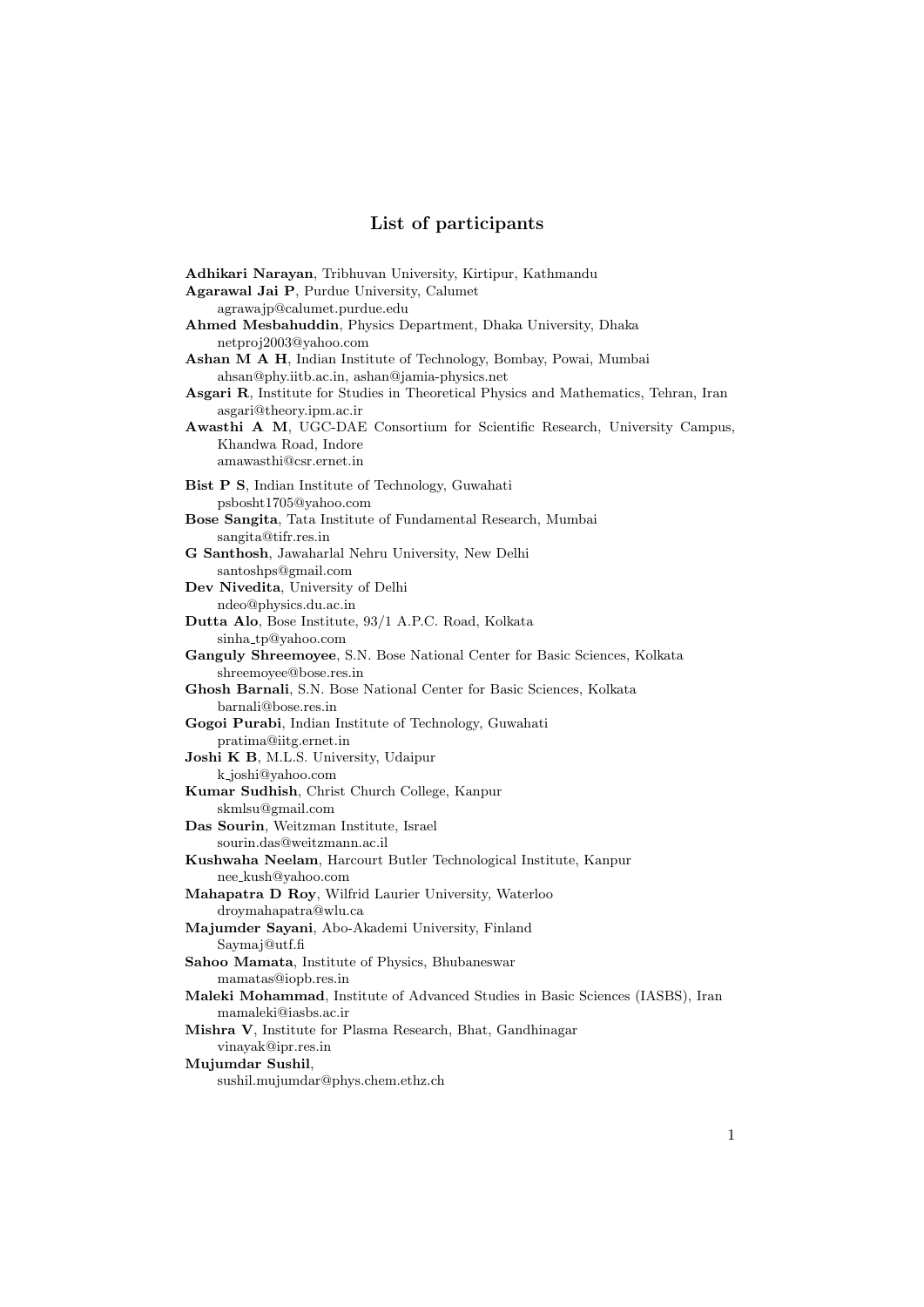**Mukhopadhyay Sourin**, Tata Institute of Fundamental Research, Mumbai sourin@mailhost.tifr.res.in **Negi Sunita**, Institute for Plasma Research, Bhat, Gandhinagar snegi@ipr.res.in **Pandey S K**, Scientific Research University, Indore sk iuc@rediffmail.com **Mukherjee S P**, Indian Association for the Cultivation of Science, Kolkata tpspm@iacs.res.in **Paul G**, Indian Institute of Technology, Guwahati **Pour Mohamad**, Institute for Advanced Studies in Basic Sciences (IASBS), Iran hpour@iasbs.ac.ir **Pradeep J Anto**, Indian Institute of Technology, Guwahati pratima@iitg.ernet.in, anto@iitg.ernet.in **Rahaman M**, S.N. Bose National Centre for Basic Sciences, Kolkata moshiour@bose.res.in **Rajauria Sukumar**, CRTBT-CNRS & Universite Joseph Fourier, Grenoble sukumar.rajauria@grenoble.cnrs.fr **Ramakanth A**, Kakatiya University, Warangal r anupura@yahoo.com **Gangadhar Reddy G**, Kakatiya University, Warangal gangu g@yahoo.com **Rodrigues, D A**, University of Nottingham, UK denzil.rodrigues@nottingham.ac.uk **Roy Dibyendu**, Raman Research Institute, Bangalore dibyendu@rri.res.in **Singh V A**, Tata Institute of Fundamental Research, Mumbai vsingh@hbcse.tifr.res.in **Mathew Manoth**, Defence Laboratory, Jodhpur manoth@yahoo.com **Ashok K Sen**, Saha Institute of Nuclear Physics, Kolkata asokk.sen@saha.ac.in **Sharma Uma Shankar**, School of Studies in Physics, Jiwaji University, Gwalior umashankar\_riit@yahoo.co.in **Sharma Y C**, University of Rajasthan, Jaipur yogeshchandra.sharma@gmail.com **Sharma, Y K**, University of Rajasthan, Jaipur yksharma.jaipur@hotmail.com **Singh Ajay**, G.B. Pant University of Agriculture & Technology, Pantnagar ajay phys@yahoo.co.in **Singh Rachna**, Christ Church College, Kanpur rachna.nitingaur@gmail.com **Singh Shipra**, Jawaharlal Nehru Centre for Advanced Scientific Research, Bangalore **Singh Sudesh Kumar**, **Sinha Ravindra K**, Delhi College of Engineering dr sk sinha@yahoo.com **Sinha T P**, Bose Institute, 93/1 A.P.C. Road, Kolkata sinha to@yahoo.com **Sharma Neeraj**, Chirst Church College, Kanpur **Prakash Satya**, Christ Church College, Kanpur **Tewari B S**, G.B. Pant University of Agriculture & Technology, Pantnagar ajay phys@yahoo.co.in **Thadani Kiran**, Cornell University, USA kvt2@cornell.edu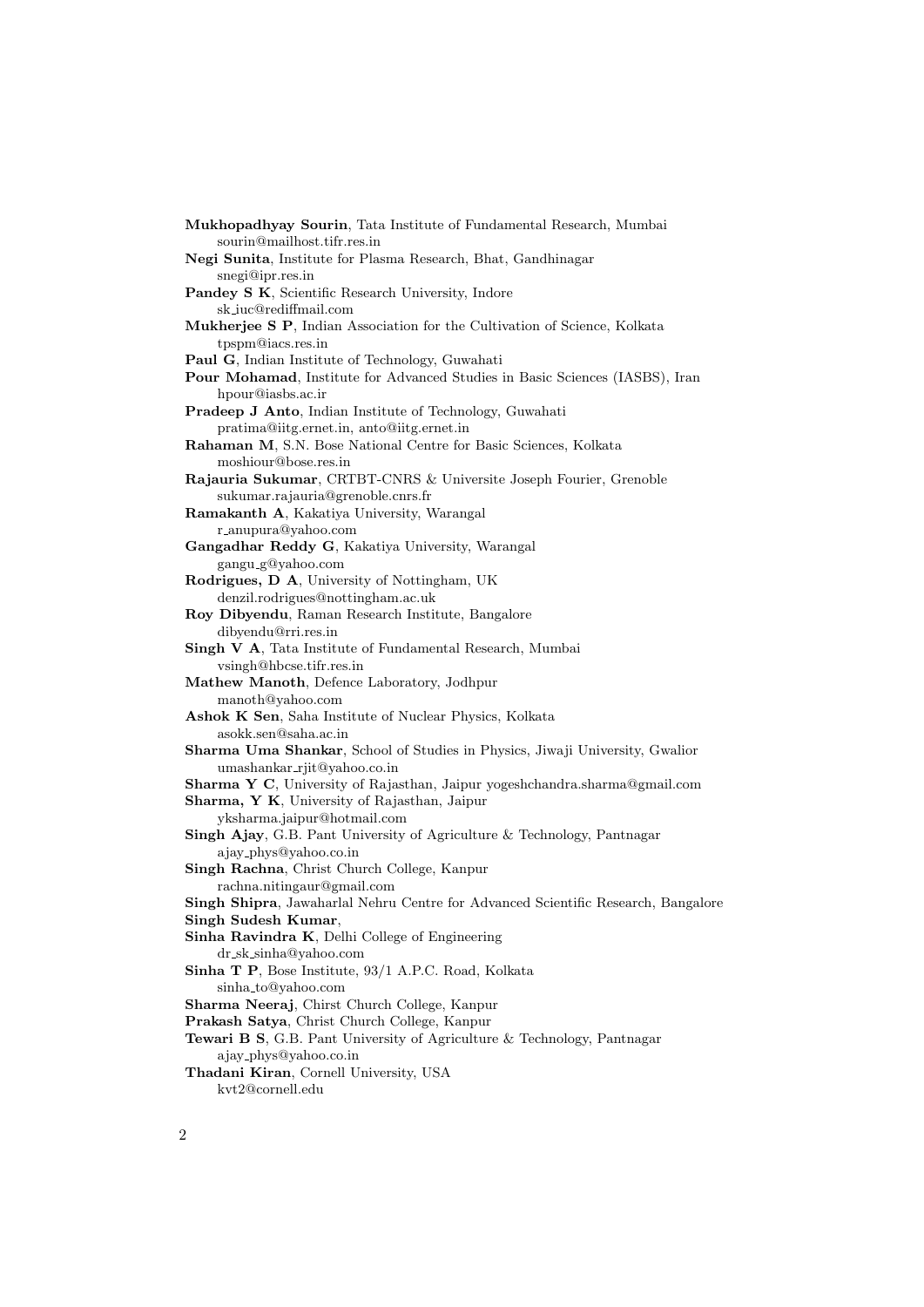**Thapa Khem B**, Institute of Technology, Banaras Hindu University khem it2003@yahoo.co.in **Vyas V**, University of Rajasthan, Jaipur bkrish@sancharnet.in **Vidhyadhiraja N S**, Jawaharlal Nehru Centre for Advanced Scientific Research, Bangalore vidhyadhiraja@jncasr.ac.in **Yadav Manoj Kumar**, S.N. Bose National Centre for Basic Sciences, Kolkata manoj@bose.res.in **Sharma Sanjeev**, Icon Analytical, Mumbai sanjeev@iconanalytical.com **Baskaran G**, Institute of Mathematical Sciences, Chennai baskaran@imsc.res.in **Chaddah P**, UGC-DAE Consortium for Scientific Research, Indore chaddah@csr.ernet.in **Chakraborty Tapas**, University of Manitoba, Winnipeg, Canada **Courtois H**, CRTBT-CNRS & Universite Joseph Fourier, Grenoble Herve.Courtois@grenoble.cnrs.fr **Dutta Gupta S**, Indian Institute of Science Education and Research, Kolkata sushantad@gmail.com **Dutta Gupta S**, University of Hyderabad, Hyderabad sdgsp@uohyd.ernet.in **Gyorffy Balazs L**, University of Bristol, UK B.Gyorffy@bristol.ac.uk **Jayannavar A M**, Institute of Physics, Bhubaneswar jayan@iopb.res.in **Joshi S K**, National Physical Laboratory, Delhi **Kanhere D G**, University of Pune, Pune kanhere@physics.unipune,ernet.in **Kumar Vijay**, Institute of Mathematical Sciences, Chennai kumar.v@aist.go.jp **Littlewood P B**, Cavendish Laboratory, Cambridge pb121@cam.ac.u **Logan D E**, Oxford University, U.K. dlogan@physchem.ox.ac.uk **MacKinnon Angus**, Imperial College, London **Mahan G D**, Pennsylvania State University gdm12@psu.edu **Majumdar Pinaki**, Harish-Chandra Research Institute, Allahabad pinaki@mri.ernet.in **I F Martin Oliver**, EPFL, Lausanne, Switzerland oliver.martin@epll.ch **Mehta G K**, Inter-University accelerator Centre, Delhi/IIT Kanpur gkm@iitk.ac.in **Pavuna Davor**, EPFL, Lausanne, Switzerland davor.pavuna@epfl.ch **Pendry J B**, Imperial College, London j.pendry@imperial.ac.uk **Ramakrishnan S**, Tata Institute of Fundamental Research, Mumbai **Raychaudhuri A K**, S.N. Bose National Centre for Basic Sciences, Kolkata arup@bose.res.in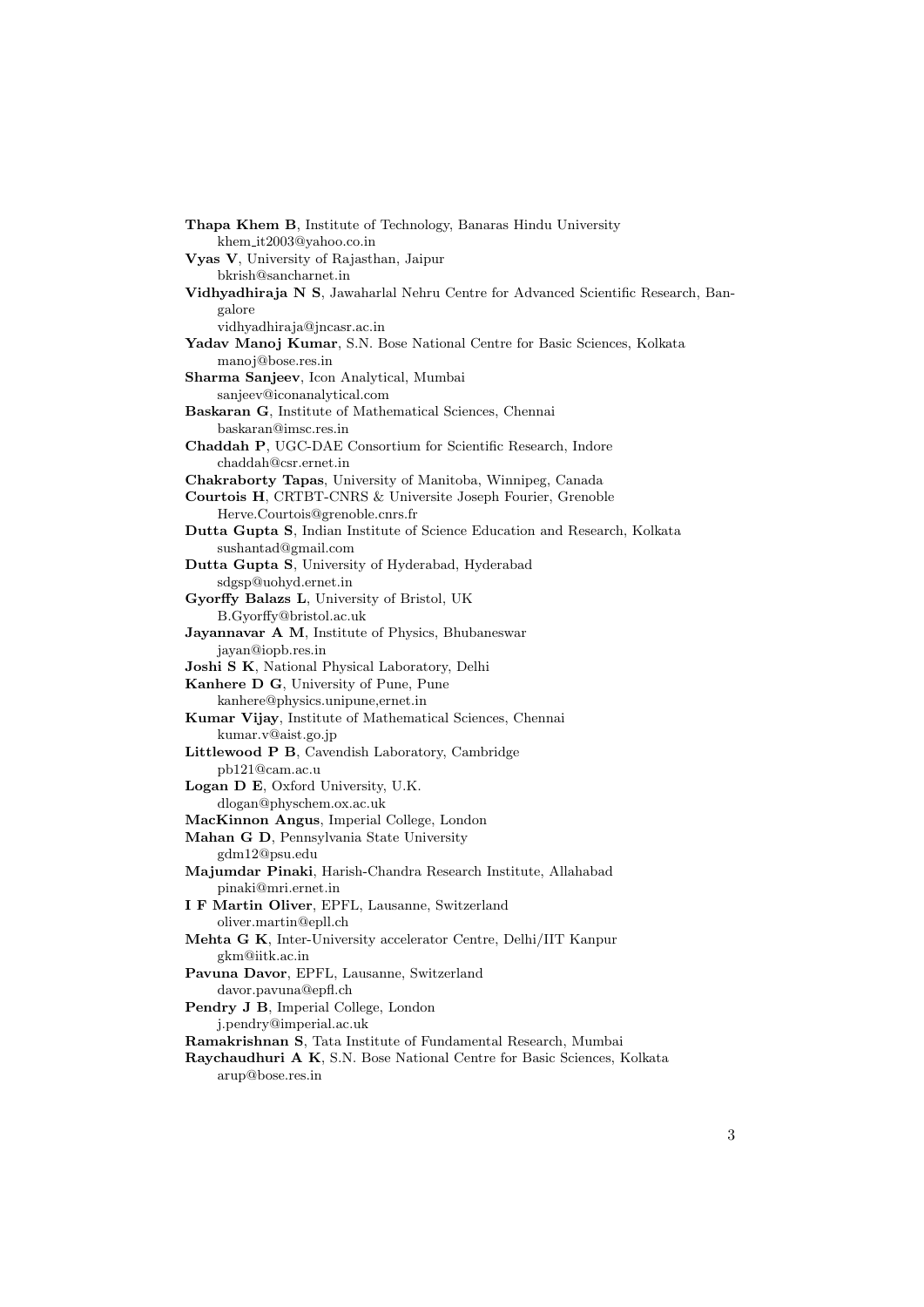**Raychaudhuri Pratap**, Tata Institute of Fundamental Research, Mumbai pratap@mailhost.tifr.res.in **Sanyal M K**, Saha Institute of Nuclear Physics, Kolkata milank.sanyal@saha.ac.in **Sarma D D**, Indian Association for the Cultivation of Science, Kolkata sarma@sscu.iisc.ernet.in **Sen Diptiman**, Indian Institute of Science, Bangalore diptiman@cts.iisc.ernet.in **Senthil T**, Indian Institute of Science, Bangalore **Shenoy Vijay B**, Indian Institute of Science, Bangalore shenoy@mrc.iisc.ernet.in **Vashishta Priya**, University of Southern California, Los Angeles priyav@usc.edu **Vidal F J Garcia**, University Autonoma de Madrid fj.garcia@uam.es **Waghmare, U V**, Jawaharlal Nehru Centre for Advanced Scientific Research, Bangalore waghmare@jncasr.ac.in **Zhu Y**, Brookhavan National Laboratory, USA zhu@bnl.gov **Mookerjee Abhijit**, S.N. Bose National Centre for Basic Sciences, Kolkata abhma@iitk.ac.in **Ojha S P**, Meerut University, Meerut spojha@yahoo.com **Gupta Anjan K**, Indian Institute of Technology, Kanpur anjankg@iitk.ac.in **Gupta Rajeev**, Indian Institute of Technology, Kanpur guptaraj@iitk.ac.in **Chowdhury Debashish**, Indian Institute of Technology, Kanpur debch@iitk.ac.in **Hossain Zakir**, Indian Institute of Technology, Kanpur zakir@iitk.ac.in **Bhattacharya Sudeep**, Indian Institute of Technology, Kanpur sudeep@iitk.ac.in **Rajeev K P**, Indian Institute of Technology, Kanpur kpraj@iitk.ac.in **Barja Sahjay**, Indian Institute of Technology, Kanpur sbeya@iitk.ac.in **Aggarwal S C**, Indian Institute of Technology, Kanpur sca@iitk.ac.in **Subramanyam V**, Indian Institute of Technology, Kanpur vmani@iitk.ac.in **Dutta Amit**, Indian Institute of Technology, Kanpur dutta@iitk.ac.in **Singh Jayant K**, Indian Institute of Technology, Kanpur jayantkj@iitk.ac.in **Wanrae H**, Indian Institute of Technology, Kanpur hwanre@iitk.ac.in **Kumar Satyendra**, Indian Institute of Technology, Kanpur satyen@iitk.ac.in **Verma H C**, Indian Institute of Technology, Kanpur hcverma@iitk.ac.in